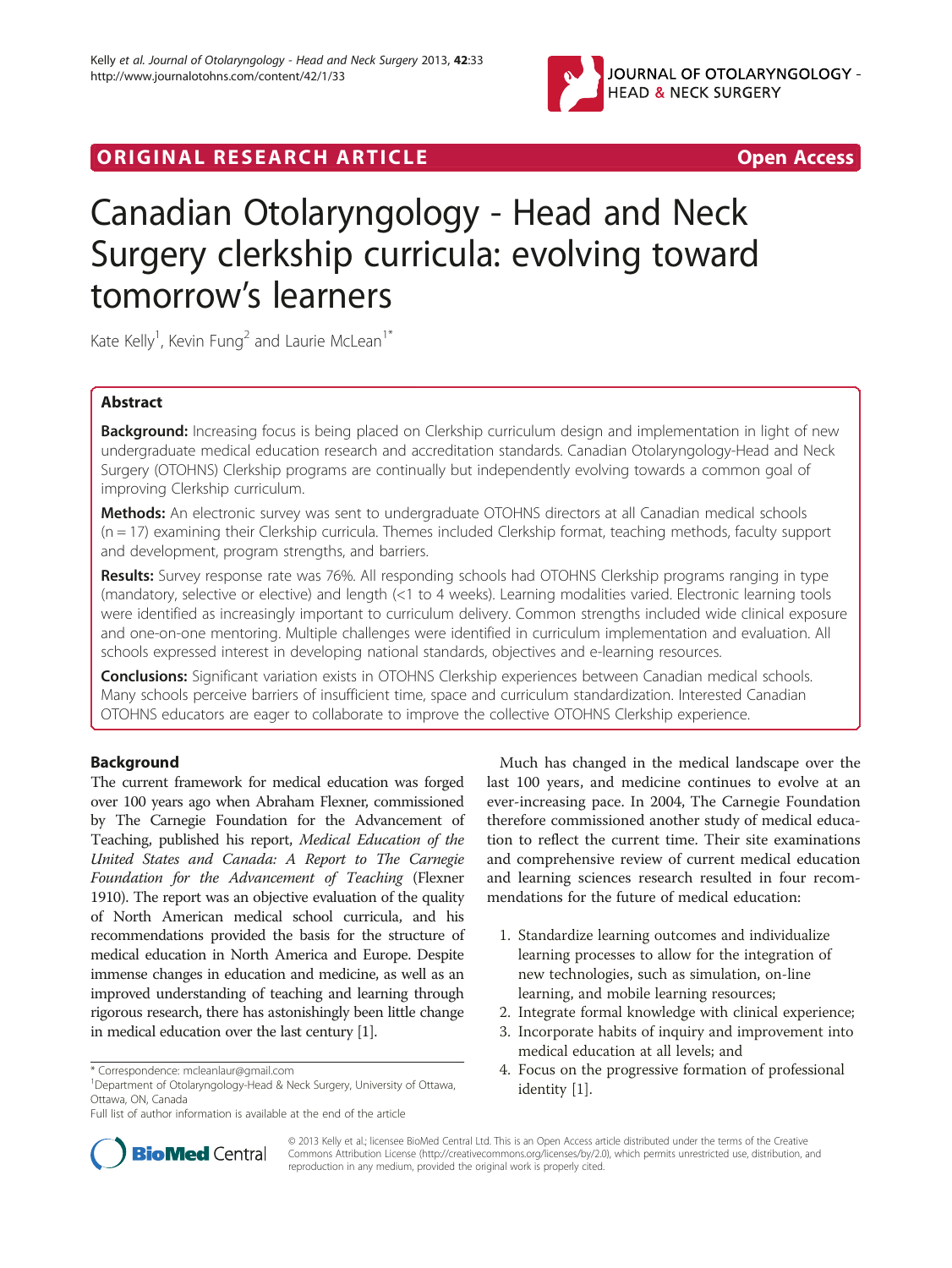Canada is also a leader in medical education reform. The Royal College of Physicians and Surgeons of Canada introduced the CanMeds Physician Competency Framework roles of residency education, which has become a leading framework worldwide (Figure 1). More recently, the Association of Faculties of Medicine of Canada (AFMC) released a report entitled "The Future of Medical Education in Canada." This Health Canada-funded, multistakeholder project was a thorough review of undergraduate medical education in Canada. The report released in January 2010 compares society's present and future needs with Canadian medical curricula and offers ten recommendations and five enabling recommendations to promote excellence in patient care through reform of the medical education system where needed to better prepare the doctors of tomorrow for the century ahead (Table 1) [[2\]](#page-7-0).

In light of the Health Canada's recommendations for medical education reform and the globally changing landscape of medicine, subspecialty undergraduate teaching must also be assessed, and areas of strengths, weaknesses and educational gaps identified. The Canadian Society of Otolaryngology – Head and Neck Surgery (OTOHNS) Undergraduate Medical Education Working Group was formed in 2009 by representatives from OTOHNS departments at all Canadian medical schools to advance OTOHNS undergraduate education across Canada by

1. Creating a national OTOHNS content standards for Canadian medical school graduates;



Table 1 FMEC recommendations: a collective vision for MD education

| 10 recommendations                                       | 5 enabling<br>recommendations         |
|----------------------------------------------------------|---------------------------------------|
| I: Address Individual and<br>Community Needs             | A: Realign Accreditation<br>Standards |
| II: Enhance Admissions Processes                         | B: Build Capacity for<br>Change       |
| III: Build on the Scientific Basis of Medicine           | C: Increase National<br>Collaboration |
| IV: Promote Prevention and Public Health                 | D: Improve the Use of<br>Technology   |
| V: Address the Hidden Curriculum                         | E: Enhance Faculty                    |
| VI: Diversify Learning Contexts                          | Development                           |
| VII: Value Generalism                                    |                                       |
| VIII: Advance Inter- and Intra-<br>Professional Practice |                                       |
| IX: Adopt a Competency-Based and<br>Flexible Approach    |                                       |
| X: Foster Medical Leadership                             |                                       |

- 2. Developing open access, freely available e-learning resources in OTOHNS; and
- 3. Forming a community of practice of OTOHNS medical educators to develop, assess and disseminate educational OTOHNS resources [[3\]](#page-7-0).

In this paper we examine the status of OTOHNS education during the Clerkship or clinical teaching years in Canadian medical schools.

## **Objectives**

- 1. To review the current landscape of OTOHNS education at the Clerkship level across all Canadian medical schools.
- 2. To identify obstacles faced by OTOHNS educators in delivering effective OTOHNS Clerkship training.
- 3. To determine avenues for improvement of current Clerkship curricula.

## Methods

An electronic survey was sent via Survey Monkey™ to OTOHNS undergraduate directors at each of the 17 Canadian medical schools. The survey consisted of 38 questions, both quantitative and qualitative in nature. Themes of the survey included:

- Clerkship structure and content, including objectives and clinical exposure
- Teaching methods, as well as tools and resources utilized as teaching aids
- Recruitment of and faculty development for physicians in teaching roles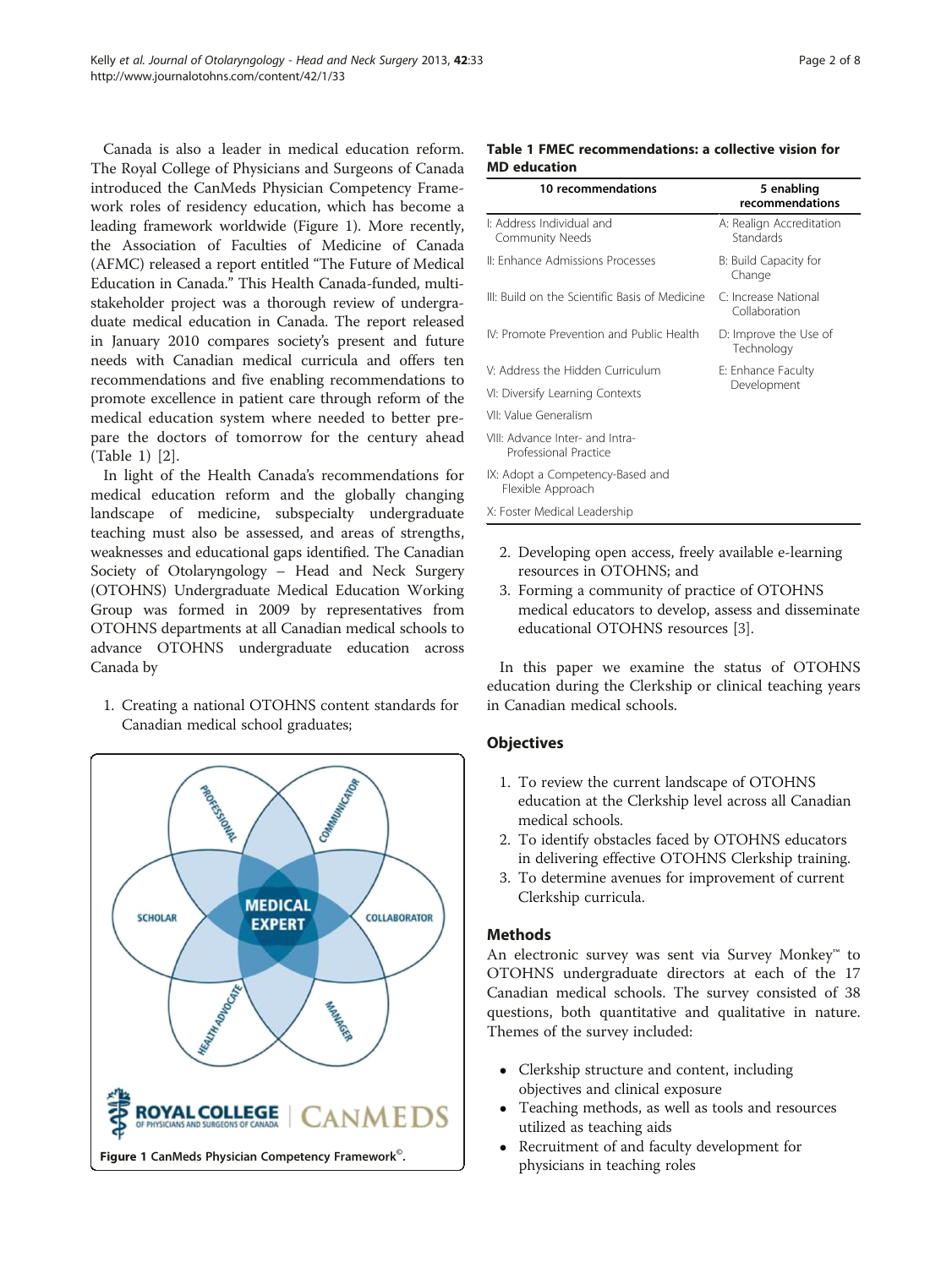• Innovations, strengths and obstacles identified by the responders

Quantitative data were analyzed using Excel™ and Survey Monkey™. Qualitative responses were reviewed for themes.

## Results

Responses were received from 13 of 17 institutions, a rate of 76%.

## 1) Structure

Significant variation exists across Canadian medical schools with respect to Clerkship structure. All responding schools have an OTOHNS Clerkship program. The majority (6/13) offer OTOHNS as a selective rotation only, usually two weeks or more in duration; five schools have mandatory rotations, usually less than one week in duration. Two institutions offer OTOHNS as part of studentarranged elective rotations only (Figure 2). Formal written learning objectives are in place for 12/13 programs, but the extent to which they are used to guide assessment of competency was unclear from our survey.

2) Content

CanMEDS roles are addressed to varying degrees at each institution, but universally the Medical Expert role is heavily emphasized (64%) (Table [2\)](#page-3-0). Areas of greatest clinical exposure include General OTOHNS (78%), and the subspecialties of Pediatric OTOHNS (70%), Rhinology (78%) and Head & Neck Surgery (70%). All of these are generally at tertiary care centres (Table [3\)](#page-3-0). Only 5/13 institutions consistently offer OTOHNS exposure outside the tertiary care setting.

3) Teaching methods

Teaching opportunities vary widely from school to school, but most commonly include combinations of experience in the ambulatory setting, exposure to the operating theatre, attendance at grand rounds, and provision of learning resources (Table [4\)](#page-3-0). Teaching is mainly achieved through didactic (58%) and one-on-one instruction (75%). Two-thirds of responding schools provide Clerks with OTOHNSspecific learning resources. Of these, e-resources are most common (60%) - these may include websites, power-point modules, apps, podcasts, etc. Other forms of learning resources provided include textbooks (13%) and OTOHNS handbooks specially designed for clerks (38%). One-third of programs offer no specific OTOHNS learning resources to their students.

4) Physician involvement in teaching On average, each institution reports five to ten or more physicians involved in clinical teaching of clerks, and two to four physicians involved in didactic teaching. Excellence in teaching is recognized in various ways at each institution, and may include combinations of presentation of teaching awards (33%), provision of a stipend (26%), consideration for promotion (40%), consideration for allocation of resources (20%), recognition by department chair at the annual review (47%) or within a departmental newsletter (20%). 20% of responders report no special recognition or remuneration in place for teaching at their institutions. Fewer than half of institutions offer professional development courses in teaching and learning to their OTOHNS physicians (Table [5\)](#page-3-0).

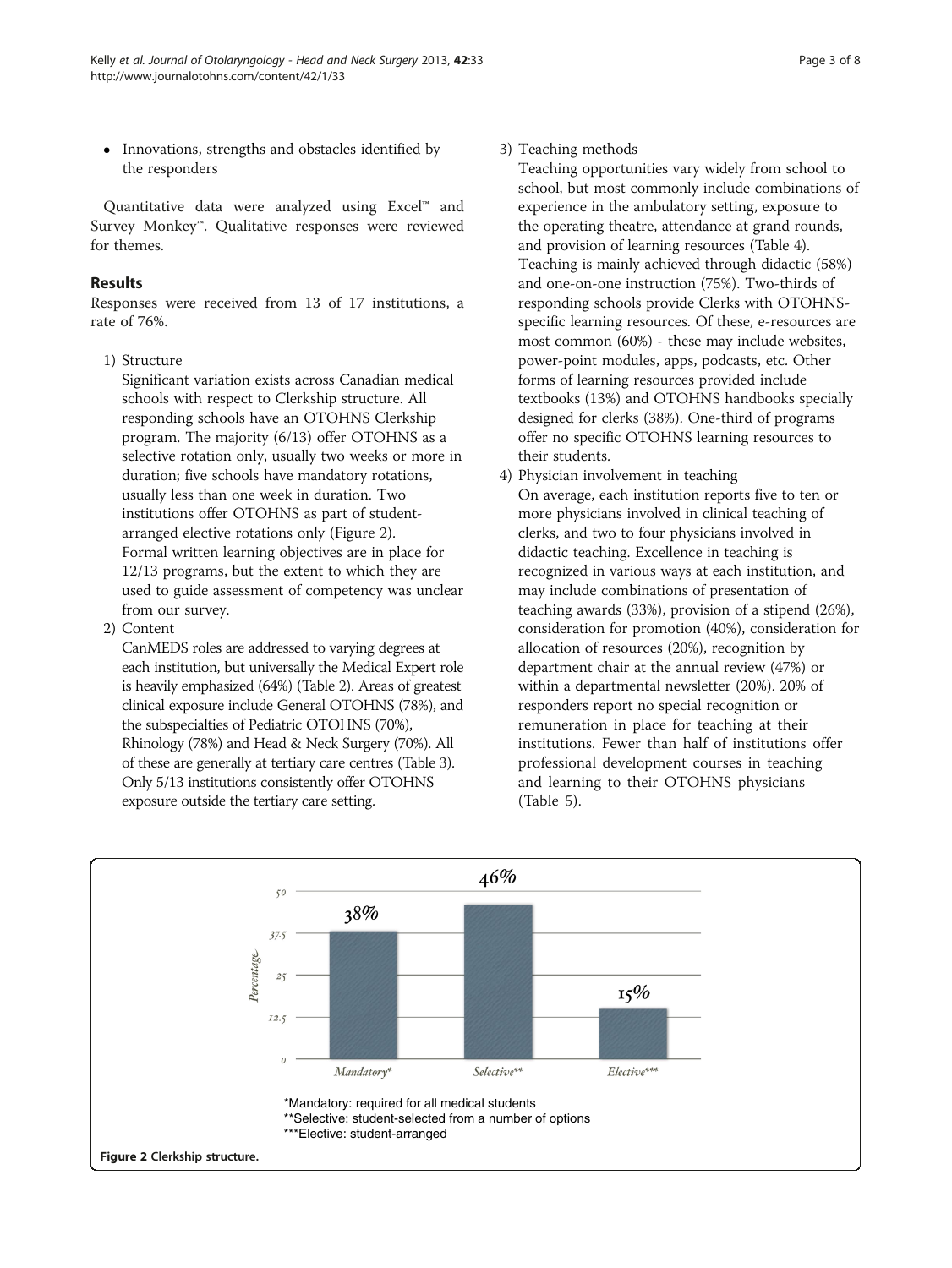## <span id="page-3-0"></span>Table 2 Q.10 - How well are the following CanMEDs roles taught during the OTOHNS clerkship at your institution?

|                       | Not at all (%) | Somewhat (%) | <b>Well</b> (%) |
|-----------------------|----------------|--------------|-----------------|
| <b>Medical expert</b> | 0.0            | 35.7         | 64.3            |
| Collaborator          | 7.1            | 57.1         | 35.7            |
| Communicator          | 7.1            | 50.0         | 42.8            |
| Scholar               | 7.1            | 64.3         | 28.6            |
| Manager               | 28.6           | 42.9         | 28.6            |
| Professional          | 14.3           | 50.0         | 35.7            |
| Health advocate       | 14.3           | 57.1         | 28.6            |

## 5) Strengths

A number of common themes were identified by responders across all programs with respect to strengths and innovations:

- All programs receive satisfactory (50%) to excellent (50%) feedback from the clerks coming through their services.
- Responders perceive that students are offered wide clinical exposure through ambulatory clinics and in-patient interactions, with a high level of one-on-one mentoring from staff and residents in the clinical setting.
- The development and incorporation of electronic resources as teaching tools is becoming

increasingly popular among all institutions polled.

## 6) Obstacles

A number of obstacles to the effective delivery of OTOHNS education in Clerkship were also identified by the responders, and these generally centred around five main themes:

1. Space

Insufficient teaching space, resulting in a decrease in the independence afforded to clerks when they are forced to follow other learners or staff thus

## Table 3 Q.9 - Are your students exposed to the following in the UME clerkship rotation

|                              | <b>Always</b> | <b>Sometimes</b> | Never |
|------------------------------|---------------|------------------|-------|
| General                      | 78.6          | 21.4             | 0.0   |
| Laryngology                  | 38.5          | 53.8             | 7.7   |
| Pediatric                    | 69.8          | 30.2             | 0.0   |
| Rhinology                    | 69.8          | 30.2             | 0.0   |
| Otology                      | 46.2          | 53.8             | 0.0   |
| <b>Facial Plastics</b>       | 0.0           | 92.3             | 7.7   |
| Head & Neck                  | 76.9          | 23.1             | 0.0   |
| Reconstructive               | 23.1          | 61.5             | 15.4  |
| Audiology/Vestibular Testing | 14.3          | 78.6             | 7.1   |
| Speech Language Pathology    | 0.0           | 64.3             | 35.7  |

#### Table 4 Q.5 - What components are included in your standard OTOHNS clerkship curriculum?

|                                | %    |
|--------------------------------|------|
| Ambulatory clinic              | 86.7 |
| Operating theatres             | 80.0 |
| On call                        | 20.0 |
| Audiology                      | 6.7  |
| Speech language pathology      | 0.0  |
| Departmental grand rounds      | 40.0 |
| Dedicated UMF seminars         | 46.7 |
| Simulation                     | 6.7  |
| Mandatory e-learning modules   | 13.3 |
| Recommended e-learning modules | 40.0 |

decreasing the opportunity for active learning. Similarly, there are often too many clerks for the number of available teachers, again decreasing teaching and learning time.

2. Time

Lack of dedicated teaching time, both due to short rotation lengths and busy clinics.

3. Teaching Strategies Common obstacles to effective teaching include wide variation in clinical exposure even within institutions, insufficient available teaching tools such as online videos, e-modules, video scopes (otoscope, laryngoscope) and monitors.

- 4. Faculty development Insufficient knowledge and training among physician teachers of new effective teaching strategies.
- 5. Teacher Support

Lack of strategies that encourage dedicated physician teaching which include but are not limited to recognition, training, compensation and promotion (Table [6\)](#page-4-0).

#### **Discussion**

The landscape of undergraduate medical education in Canada is changing resulting in an immense opportunity for educators. Taken together, the detailed responses

## Table 5 Q.30 and Q.31 - Does your department and/or university provide faculty development in teaching and learning (mandatory or non-mandatory) for your OTOHNS MDs?

|        | Department (%) | University (%) |
|--------|----------------|----------------|
| Yes    | 14.3           | 66.7           |
| No     | 50.0           | 13.3           |
| Unsure | 35.7           | 20.0           |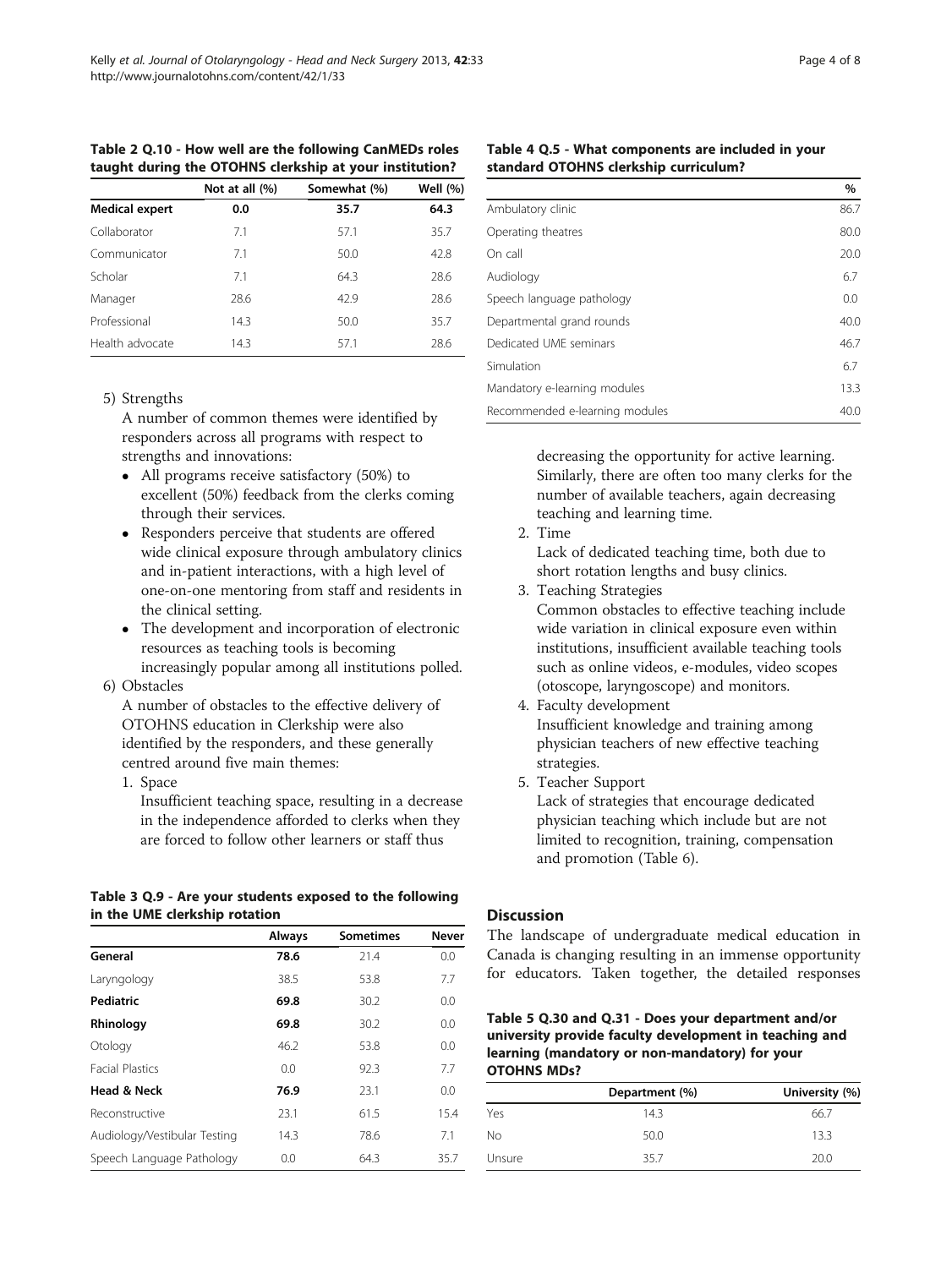#### <span id="page-4-0"></span>Table 6 Q.27 - What are significant barriers in the OTOHNS Clerkship rotation at your institution?

|                                                                  | $\frac{0}{0}$ |
|------------------------------------------------------------------|---------------|
| Limited time with students                                       | 71.4          |
| Limited faculty involvement                                      | 28.6          |
| Limited space/infrastructure                                     | 42.9          |
| Learner: teacher ratio too high                                  | 50.0          |
| Technology without teaching elements (i.e. scopes without video) | 64.3          |
| Lack of recognition for MDs with UME involvement                 | 42.9          |
| Lack of innovative teaching tools or their awareness             | 357           |

received from our survey highlight a number of directions for future improvement of OTOHNS Clerkship medical education on a national scale.

#### Create usable learning objectives

While nearly all institutions polled had formal written learning objectives, a review of these objectives revealed they were both extensive and exhaustive. The creation of usable learning objectives is a paramount first step to guide structure and consistency both within and between Canadian medical schools, as well as develop a national standard to which all medical students can be held accountable. In the creation of Clerkship-specific learning objectives, the objectives should be specific to the clinical teaching years, with the aim to provide a foundation for further learning in residency programs and continuing professional development, not to train OTOHNS subspecialists. To be effective, objectives should include an action or behaviour statement, a condition and a standard. Similarly, the objective should focus on core competencies that can be measured and demonstrated within the duration of the rotation. Finally, objectives should form the basis of evaluation and assessment of medical students.

#### Maximize learning time

The complaint of insufficient teaching time is universal among all specialties. With so many competing interests and the inherent limitations of space, budget and personpower, significant increases in teaching time are unlikely to be realized. Still, increased teaching efficiency may be achieved by maximizing the learning opportunities already in place.

In 1956 Benjamin Bloom and a committee of educators published a framework for categorizing cognitive domains, essentially mapping out a hierarchy of learning progression (Figure 3) [\[4](#page-7-0)]. Although it has undergone some minor revisions over the years, Bloom's taxonomy remains the foundation for understanding the advancement of thought processes as learners transfer learned



knowledge to actual practice [[4\]](#page-7-0). Bloom's hierarchy of domains include:

- Knowledge recalling information
- Comprehension grasping the meaning of concepts
- Application using a previously learned concept in a new situation
- Analysis

identifying relationships among parts of a concept • Synthesis

- putting different concepts together to form a new product
- Evaluation judging the results [\[4](#page-7-0)].

As suggested by the taxonomy, greater teaching efficiency may be achieved by focusing on the higher orders of learning such as application, synthesis and evaluation rather than knowledge acquisition and comprehension. Providing approved supplemental resources to students for self-study may improve learning efficiency by building foundational knowledge upon which further expansion can occur in the clinical setting. For example, advanced preparation by the student in select problem based learning e-modules prior to attendance at clinic may allow for improved practical application of knowledge by the student and "expert" discussion time with staff preceptors, thus resulting in higher level learning according to Bloom's Taxonomy (e.g. application, analysis and synthesis) . For inclinic learning, the adoption of the "1-minute preceptor" model might encourage quick synthesis of specific data and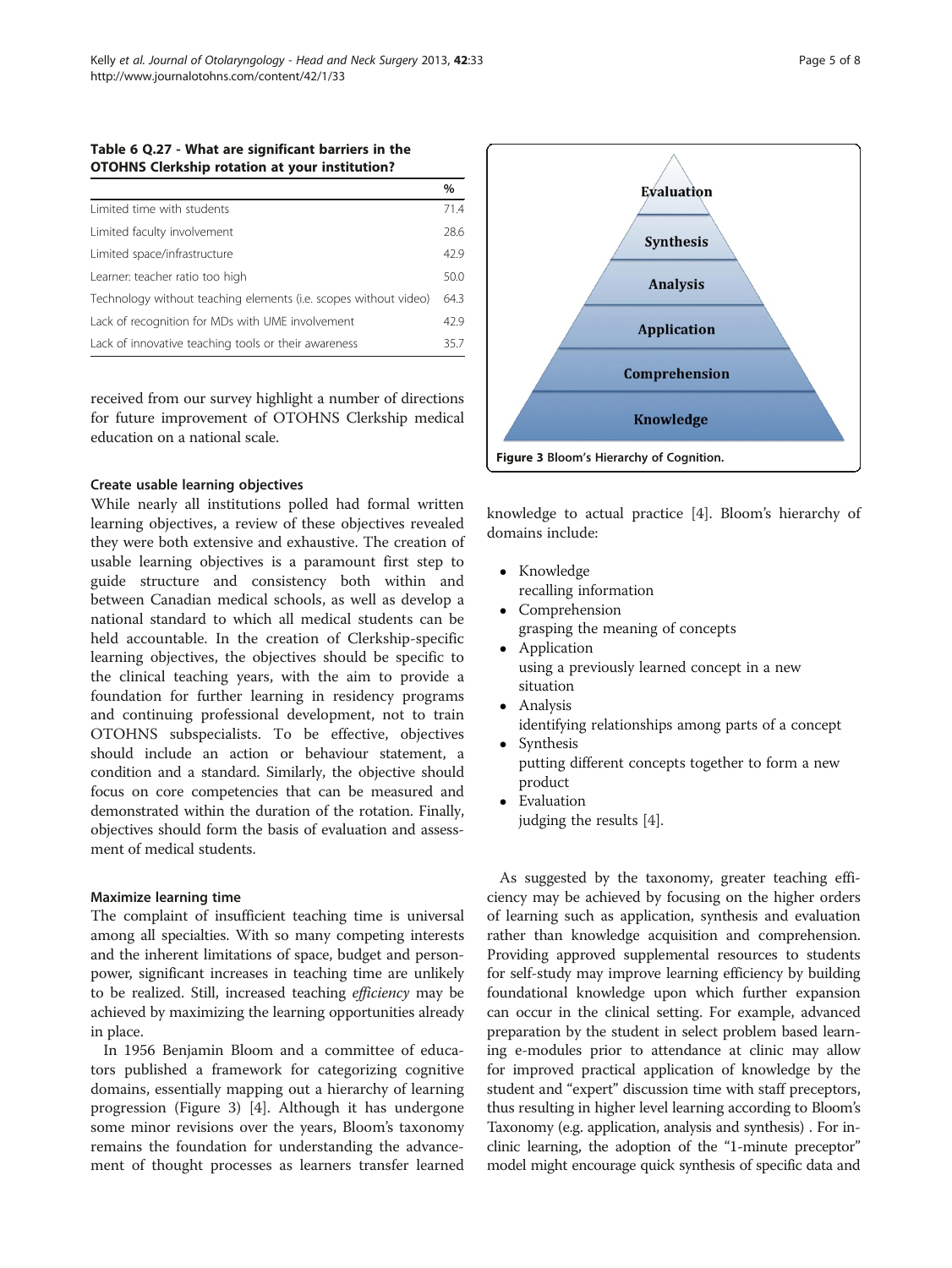knowledge application to real patient scenarios. In addition, these higher orders of learning may be made the focus of specific learning activities, such as electronic self-study learning modules, as discussed below.

The responses to our survey demonstrate that while many schools make use of independent learning resources, up to one-third of Canadian institutions do not provide their students with OTOHNS-specific resources for self-study. For today's information-hungry population of learners, this may represent a significant missed opportunity for efficient advancement of learning. Tapping into the technology-based mainstream for communication and information dissemination may represent a highly effective way of improving access to students and increasing teaching efficiency [[5\]](#page-7-0).

#### E-resource development

The present "millennial generation" of medical students has grown up in a digital world, one with instant access to information and where the language of technology is the native tongue. Attention spans may be shorter, multitasking is often the norm, and individuals are seemingly always connected – to data, and to each other.

As the Internet has made access to information almost instantaneous, the wealth of resources available to medical students today is rapidly expanding. In North America, textbooks and notebooks are being replaced by tablets and smartphones. Many medical schools offer web-based teaching resources, but the format, availability, style and content of these vary widely [\[6](#page-7-0)]. When created using pedagogical principles, e-learning resources complement the Constructivist Theory of Learning and result in large positive effects in knowledge outcomes, satisfaction, skills and learner behaviours [[7,8\]](#page-7-0). Well-designed e-learning resources naturally lend themselves to interactive learning applications, are easily accessible by students for self-study, can be utilized by clinical clerks who do not complete mandatory OTOHNS rotations, and can be pooled and shared among institutions across the country. In addition, content can be viewed and reviewed at the convenience of the learner for reinforcement [\[6,8](#page-7-0)].

As the popularity of portable media devices and smartphones has grown, so has the use of podcasts. A survey of second-year medical students at the University of Leeds revealed 75% owned a portable digital media player and 90% listened to podcasts on most days [\[6](#page-7-0)]. Video podcasting has become an increasingly popular tool for medical education as content can be viewed anytime, anywhere, and multiple times. Furthermore, content can be peer-reviewed to ensure evidence-based content and clinical accuracy, in contrast to information available from many publicly accessible web-based resources. Currently, most podcasts for undergraduate students are in the form of entire lectures that have been recorded and made accessible online [\[6](#page-7-0)].

However, perhaps there are more innovative e-learning tools that can be created [\[9\]](#page-7-0). As many authors on the subject argue, teaching on the web involves more that putting together a colorful webpage or jazzy powerpoint presentation; it must also employ principles of effective learning [[10,11](#page-7-0)]. For example, Narula et al. of McMaster University in 2012 developed a new strategy for e-teaching tools entitled "5-Minute Medicine (5MM)" which have yielded promising results in Internal Medicine instruction [[6\]](#page-7-0). The 5MM video podcasts are unique in that they are short podcasts related to specific high-yield topics, focusing on core objectives [\[6](#page-7-0)]. Research has suggested podcasts should be no longer than 15 minutes for maximum attention and information retention. A high proportion of students trialing the 5MM model reported that the 5MM video podcasts were effective learning tools, appropriate for Canadian clinical clerks, and time-efficient as compared to conventionally used resources, both printand web-based. The vast majority of clerks selected the 5MM videos as their preferred learning resource [\[6\]](#page-7-0).

The 5MM model is just one example of the successful application of technology to improve learning efficiency. Many OTOHNS educators across the country have already begun individually to create various e-learning resources for the Clerks at their institutions [\[12,13](#page-7-0)]. Infrastructure is a key element in preparing for the changing role of instructional technologies in medical education [\[14\]](#page-7-0). OTOHNS UME in Canada is fortunate to have received funding and leadership by the Canadian Society of OTOHNS to enhance electronic infrastructure and in this age of web-based knowledge sharing, the development of a national repository of clinically accurate, evidence-based and pedagogically sound electronic learning resources specific to OTOHNS may be a powerful way to pool these resources and standardize learning from coast to coast.

#### Distributed education

A core focus of the new FMEC recommendations is increased emphasis on generalist and community medicine [[2](#page-7-0)]. Interestingly, this call for a shift toward generalism is occurring at the same time as physicians in academic and tertiary care centres find themselves overwhelmed with the number of students they are expected to teach while carrying out their clinical duties. This combination may result in an interesting opportunity: a possible solution to both issues may be to increase involvement of community physicians in teaching roles through distributed medical education (DME). Less than 1% of medical care is delivered in tertiary care hospitals, yet for many medical students this remains the major site of their medical education, a reality that is reflected by the responses to our survey [[15](#page-7-0)].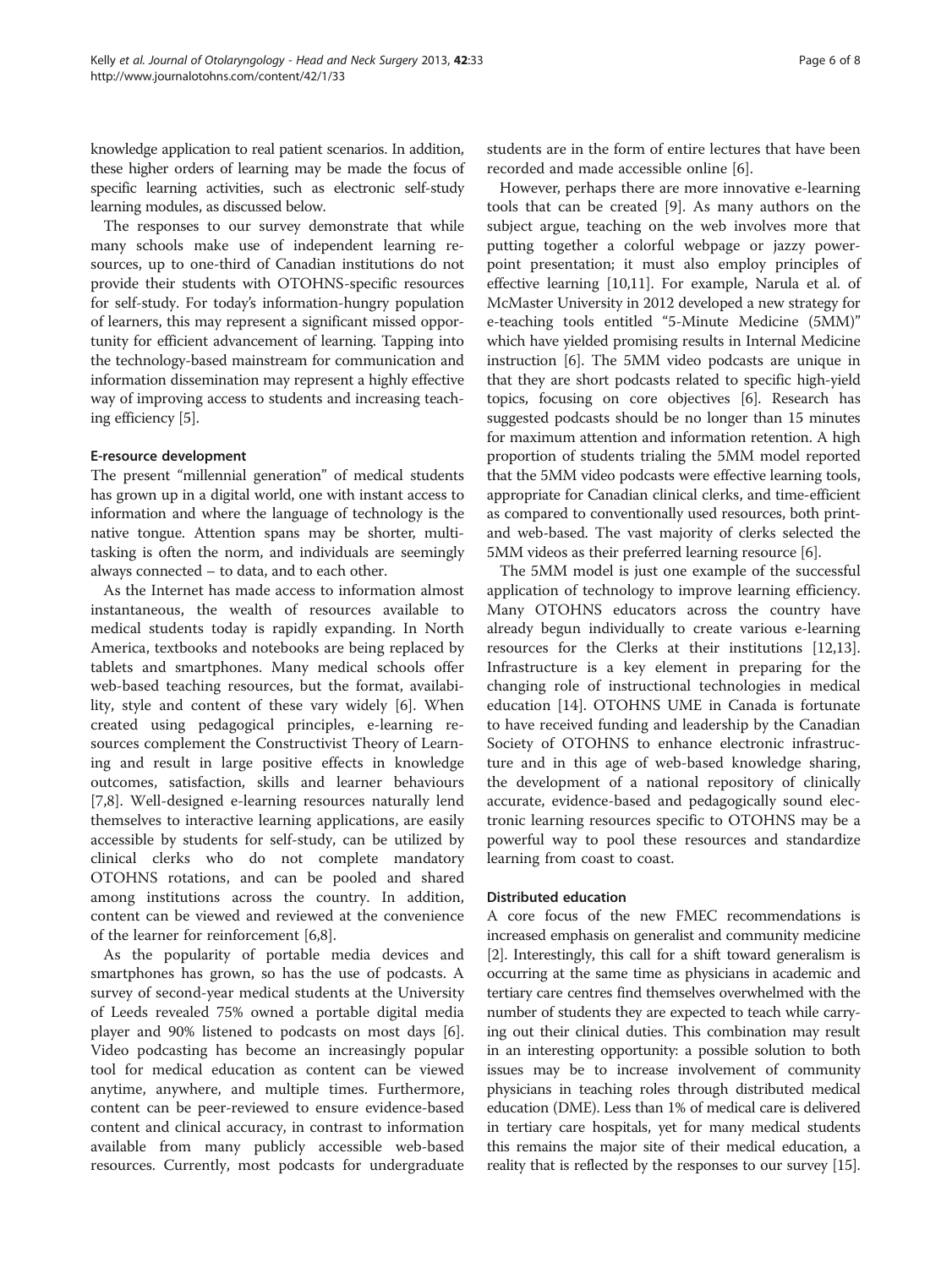In recent years a number of authors have extolled the advantages of Community Medical Education, including:

- Greater exposure of students to practice settings more representative of most typical medical practices;
- Access to a wider variety of patients, with more opportunity to develop and practice clinical skills across a broader continuum of care; and
- Better access for communities to the "next generation" physician workforce and thus better able to address local physician shortages through increased recruitment and retention of medical graduates [\[15\]](#page-7-0).

But increased community exposure requires increased participation by community physicians in medical education. In order for community physician recruitment for teaching to be successful, there must also be benefit to the community Otolaryngologist. Possible benefits might include:

- Offering incentive and/or compensation, which may take the form of allotment of funds to allow increased dedicated teaching time when students are present in their clinical practices
- Providing access to additional resources through the academic centres and affiliated universities
- Providing continuing professional development (CPD) recognition for teaching activities
- Implementing recruitment events to build interest and demonstrate to the community physician why participation in undergraduate medical education is important: (i.e., to promote community practice, to encourage students to return to community practice, to fill needs in underserviced areas, and to contribute to the formation of the next generation of physicians);
- Offering physician-educator training sessions on such topics as effective clinical teaching, teaching in the office setting, etc.; and
- Having realistic expectations for involvement so as to make the commitment enjoyable rather than taxing to the community physician's time, space and budget [\[15\]](#page-7-0).

One of the universal strengths lauded by survey respondents is the high level of one-on-one mentoring from staff and residents in the clinical setting, which is directly reflected by the high percentages of student time spent with OTOHNS physicians versus other allied health professionals during their clinical rotations (Table [3\)](#page-3-0). However, the focus of the FMEC guidelines on distributed education also encourages increased inter-

and intraprofessional involvement [[2\]](#page-7-0). In the OTOHNS clerkship, clinical exposure of clerks to the other health allied services integral to the provision of good OTOHNS care – including audiology, speech-language pathology, etc. – may serve to meet the common goals of advancing interprofessional education and collaboration, while at the same time distributing OTOHNS clerkship education among more potential teaching sites and educators.

## Conclusion

Medicine is advancing at an increasing pace; greater depth and breadth of medical education research is helping us to better understand the teacher and the learner; and society is changing. This trifold situation has necessitated the evolution of medical education. This landscape analysis can act as a OTOHNS needs assessment, identifying strengths, development needs and gaps. By creating effective national learning objectives; focusing on higher orders of learning to improve learning efficiency; sharing critically reviewed electronic learning resources among institutions; and increasing physician recruitment and community physician involvement in teaching roles, the national OTOHNS undergraduate curriculum may evolve in tandem, both to keep pace with international standards and to meet the new requirements as put forth by Health Canada and the Royal College of Physicians and Surgeons. This study represents the first step on a long road to evolving national Clerkship OTOHNS education, and highlights many exciting possibilities for OTOHNS educators and the CSOHNS UME Working Group to further explore.

#### Competing interests

The authors declare that they have no competing interests.

#### Authors' contributions

LM and KF are members of the Canadian Society of Otolaryngology - Head & Neck Surgery Undergraduate Medical Education Working Group. LM and KK created and distributed the survey, collated the results and assisted with the writing of the manuscript. KK analyzed the data, drafted the manuscript, and presented the results at the Canadian Society of Otolaryngology 2012 annual meeting. All authors read and approved the final manuscript.

#### Acknowledgements

The authors would like to acknowledgement the participation of the members of the Canadian Society of Otolaryngology - Head & Neck Surgery Undergraduate MedicalEducation Working Group in this endeavour: Dr. Khalid Ansair, Dr. Jeff Ludemann, Dr. PaulMick, Dr. Paul Mark, Dr. Tim Brown, Dr. Jonathan MacLean, Dr. Trish Uniak, Dr. AdrianeGooi, Dr. Jamie Tibbo, Dr. Andrea Garland, Dr. Nita Scherer, Dr. Safeena Kherani, Dr.Russell Hollins, Dr. Peter Spafford, Dr. Mathieu Belzile, Dr. Paolo Campisi, Dr. FrancisLing, and Dr. Lily Nguyen.

#### Author details

<sup>1</sup>Department of Otolaryngology-Head & Neck Surgery, University of Ottawa, Ottawa, ON, Canada. <sup>2</sup>Department of Otolaryngology-Head & Neck Surgery Western University, London, ON, Canada.

#### Received: 13 January 2013 Accepted: 24 April 2013 Published: 3 May 2013